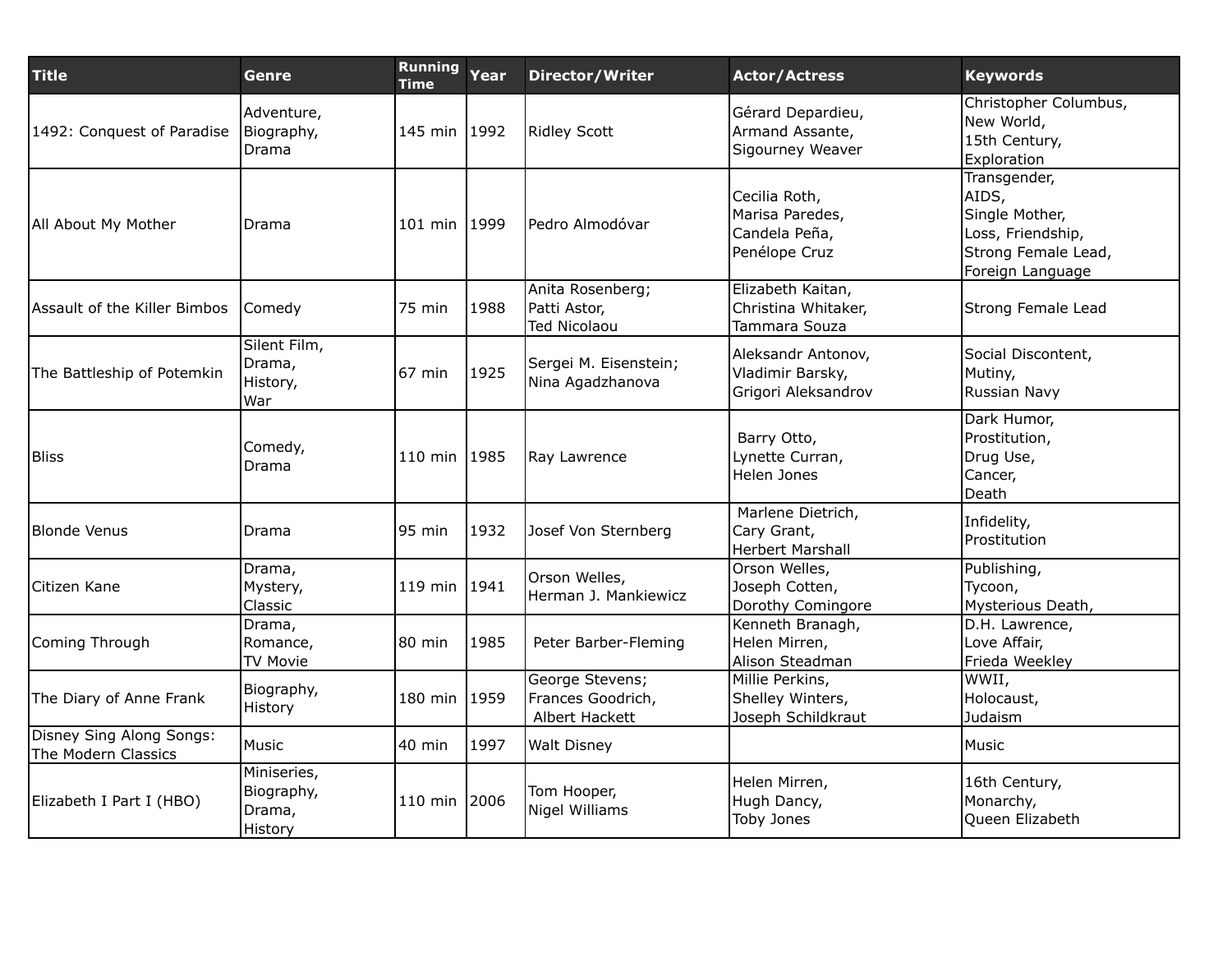| <b>Title</b>                      | Genre                                          | <b>Running</b><br><b>Time</b> | Year | <b>Director/Writer</b>                                                                 | <b>Actor/Actress</b>                                        | <b>Keywords</b>                                              |
|-----------------------------------|------------------------------------------------|-------------------------------|------|----------------------------------------------------------------------------------------|-------------------------------------------------------------|--------------------------------------------------------------|
| Elizabeth I Part II (HBO)         | Miniseries,<br>Biography,<br>Drama,<br>History | 110 min 2006                  |      | Tom Hooper,<br>Nigel Williams                                                          | Helen Mirren,<br>Hugh Dancy,<br>Toby Jones                  | 16th Century,<br>Monarchy,<br>Queen Elizabeth                |
| The Graduate                      | Comedy,<br>Drama,<br>Romance                   | 106 min 1967                  |      | Mike Nichols                                                                           | Calder Willingham,<br><b>Buck Henry</b>                     | Disillusionment,<br>1960s,<br>Affair                         |
| Guantanamera                      | Comedy,<br>Drama,<br>Foreign                   | 100 min 1995                  |      | Tomás Gutiérrez Alea,<br>Juan Carlos Tabío;<br>Eliseo Alberto,<br>Tomás Gutiérrez Alea | Carlos Cruz,<br>Mirta Ibarra,<br>Jorge Perugorría           | Satire,<br>Cuba,<br>Funeral,<br><b>Black Comedy</b>          |
| A Gumby Adventure:<br>Compilation | Animation TV show                              | 52 min                        | 1966 | Art Clokey                                                                             | Dal McKennon,<br>Art Clokey,<br>Gloria Clokey               | Stop Motion,<br>Claymation                                   |
| Life is Beautiful                 | Comedy,<br>Drama,<br>Romance                   | 120 min                       | 1997 | Roberto Benigni;<br>Vincenzo Cerami,<br>Roberto Benigni                                | Roberto Benigni,<br>Nicoletta Braschi,<br>Giorgio Cantarini | Holocaust,<br>Italy,<br>Imagination                          |
| <b>Overseas</b>                   | Drama;<br>Foreign                              | 95 min                        | 1990 | Brigitte Roüan;<br>Cédric Kahn,<br>Philippe Le Guay                                    | Nicole Garcia,<br>Marianne Basler,<br>Brigitte Roüan        | French Algeria,<br>Sisters,<br>Family,<br>Strong Female Lead |
| Queen Christina                   | Biography,<br>Drama,<br>History                | 100 min 1933                  |      | Rouben Mamoulian;<br>H.M. Harwood,<br>Salka Viertel                                    | Greta Garbo,<br>John Gilbert,<br>Ian Keith                  | Monarch,<br>Sweden,<br>Romance,<br>Seventeenth Century       |
| Rashomon                          | Crime,<br>Drama,<br>Foreign                    | 88 min                        | 1950 | Akira Kurosawa; Ryûnosuke Toshirô Mifune,<br>Akutagawa,<br>Akira Kurosawa              | Machiko Kyô,<br>Masayuki Mori                               | Samurai,<br>Murder,<br><b>Trial</b>                          |
| Riff-Raff                         | Comedy,<br>Drama                               | 95 min                        | 1991 | Ken Loach;<br><b>Bill Jesse</b>                                                        | Robert Carlyle,<br>Emer McCourt,<br>Jim R. Coleman          | British,<br>Class,<br><b>Working Conditions</b>              |
| Sgt. Kabukiman NYPD               | Action,<br>Comedy,<br>Fantasy                  | 105 min 1990                  |      | Michael Herz,<br>Lloyd Kaufman,<br>Andrew Osbourne                                     | Rick Gianasi,<br>Susan Byun,<br><b>Bill Weeden</b>          | Slapstick,<br>Absurd,<br>B Movie,<br>Kabuki,<br>Camp         |
| This is Spinal Tap                | Comedy,<br>Music,<br>Mockumentary              | 72 min                        | 1984 | Rob Reiner;<br>Christopher Guest,<br>Michael McKean                                    | Rob Reiner,<br>Michael McKean,<br>Christopher Guest         | Rock Music,<br>Heavy Metal,<br>1980s, Satire                 |